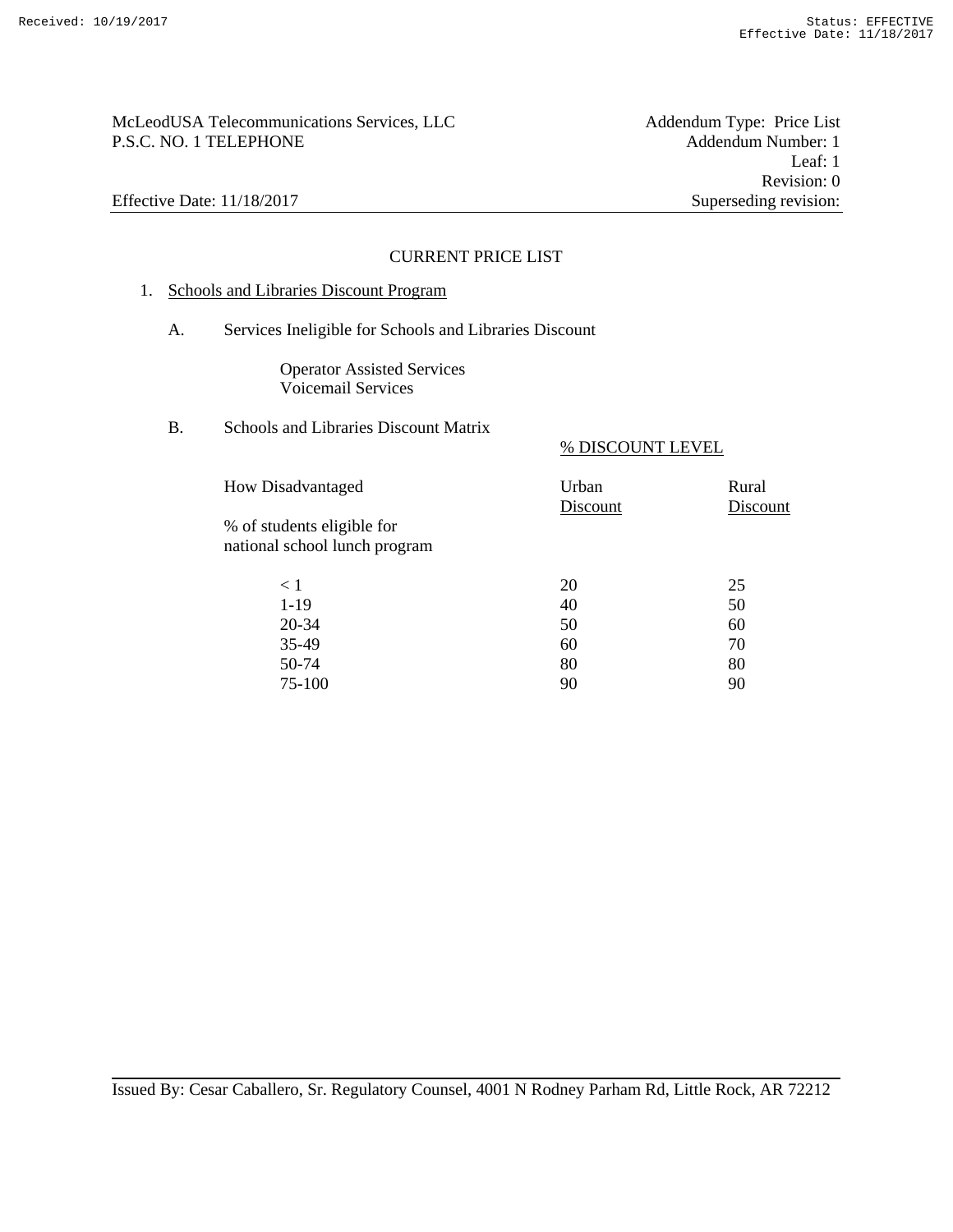# McLeodUSA Telecommunications Services, LLC<br>
P.S.C. NO. 1 TELEPHONE Addendum Number: 1 P.S.C. NO. 1 TELEPHONE

Leaf: 2 Revision: 0 Effective Date: 11/18/2017 Superseding revision:

## CURRENT PRICE LIST

- 2. Long Distance Interexchange Services
	- A. Rates Per Minute

| Peak:     | \$0.1750 |
|-----------|----------|
| Off-Peak: | \$0.1750 |

### 3. 800 Services

- A. Recurring Charges Customers are charged \$10.00 per month per 800 line.
- B. Nonrecurring Charges Customers ordering Area Code Blocking will be charged a one-time \$110.00 fee.
- C. Rates Per Minute Peak: \$0.1750 Off-Peak: \$0.1750

### 4. Travel Calling Card Service

- A. Rates Per Minute Peak:  $$0.1750$ Off-Peak: \$0.1750
- B. Surcharge Per Call All Travel Calling Card Service calls are subject to an \$0.80 per call surcharge